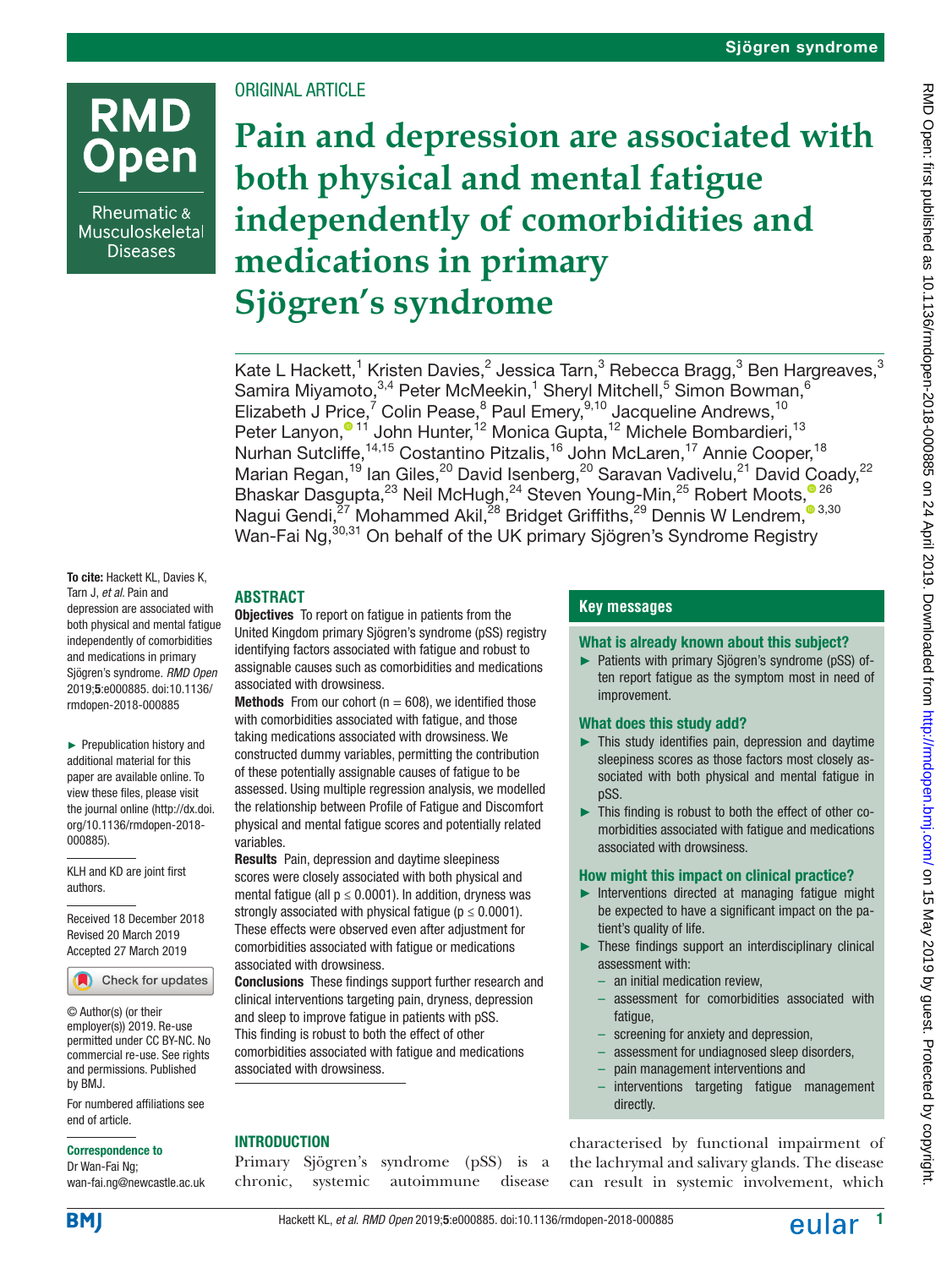may affect any organ, resulting in manifestations such as vasculitis, neuropathy, as well as skin, lung and kidney involvement.<sup>[1](#page-6-0)</sup> Patients with pSS often report fatigue as an important symptom in need of management.<sup>[2](#page-6-1)</sup> Defined as *an overwhelming sense of tiredness, lack of energy and a feeling*  of exhaustion,<sup>34</sup> fatigue is associated with poor health<sup>5</sup> and functional impairment.<sup>6</sup> Previous studies have shown that physical fatigue measured with the somatic component of the Profile of Fatigue scale (PROFAD)<sup>[7](#page-6-5)</sup> is more prevalent and severe in patients with pSS than mental fatigue as measured with the mental component of the same scale.<sup>7–9</sup> Unsurprisingly, patients with pSS also report higher daytime sleepiness scores.<sup>9</sup>

For some patients with pSS, fatigue is likely to have an assignable cause other than pSS. For example, they may be taking medications associated with drowsiness, or have comorbidities associated with fatigue—including hypothyroidism, depression, obesity, coeliac disease, diabetes and anaemia.

While there have been several previous studies examining the relationship between pSS, fatigue and other factors, these were conducted with lower numbers of patients and without regard to confounding medications or comorbidities. Furthermore, few studies have used the PROFAD which is a fatigue measure developed specifi-cally for pSS.<sup>[7](#page-6-5)</sup>

The objective of this paper is to report on the fatigue symptoms of a large cohort of 608 patients diagnosed with pSS defined using the American European Consensus Group (AECG) classification criteria and to identify factors associated with fatigue, and robust to assignable causes such as comorbidities and medications associated with fatigue.

# **METHODS**

## **Design**

The United Kingdom primary Sjögren's syndrome registry (UKPSSR, [www.sjogrensregistry.org\)](www.sjogrensregistry.org) is a protocol-driven, multicentre, cross-sectional study using standardised patient-reported measures and physician-generated assessments of patients with pSS from across the UK.<sup>10</sup> All patients are participants in the UKPSSR and fulfil the AECG classification criteria. Note that fibromyalgia was an explicit exclusion criterion for the UKPSSR. Informed consent was obtained from all participants according to the principles of the Helsinki Declaration. Research ethics approval was granted by the North West Research Ethics Committee in the UK. All clinical and laboratory data were collected prospectively using a standardised pro-forma at the time of recruitment as previously described.<sup>10</sup> At the time of analysis, 639 patients had been recruited to UKPSSR and complete data were available for 608 patients.

# Fatigue assessment

The Profile of Fatigue and Discomfort  $(PROFAD)^7$  was designed specifically for patients with pSS. It includes

six questions which assess somatic and mental fatigue on an eight-point (0–7) scale. An average is taken for each domain score with a score of above 2.0 and 1.8 being considered significant for the somatic fatigue and mental fatigue domains, respectively.[7 8](#page-6-5) The PROFAD also includes a 10 cm visual analogue score of fatigue, which provides a score of 0 for absent to 100 for worst imaginable perceived fatigue levels.

#### Pain, depression and other assessments of patients with pSS

The following patient-reported outcome measures are collected for all UKPSSR pSS subjects: Epworth Sleepiness Scale (EPWORTH), Hospital Anxiety and Depression Scale (HADs—anxiety and depression), European League Against Rheumatism (EULAR) Sjögren's syndrome Patient Reported Index (ESSPRI) (measure of overall symptom burden and includes a 1–10 pain score), EULAR Sicca Score (ESS) and EULAR Sjögren's Syndrome Disease Activity Index (ESSDAI).

All UKPSSR participants are asked to indicate which symptom they perceive as being the most in need of improvement (physical fatigue, mental fatigue, dryness or pain). At the time of recruitment, the presence of anti-Ro and/or anti-La antibodies are recorded, as well as levels of systemic inflammation including C-reactive protein and erythrocyte sedimentation rate. Additionally, body mass index (BMI) and co-morbidities and medications are recorded for each participant.

We captured the effect of multiple drugs and comorbidities using a comorbidity and polypharmacy score (CPS). This score is obtained by combining the number of comorbidities and the number of prescribed medications. $\frac{11}{10}$  To identify *potentially* assignable causes for fatigue in patients with pSS, we analysed our cohort for existing comorbidities and medication status. We classified the following comorbidities as conditions potentially associated with fatigue independently of pSS: hypothyroidism, diabetes mellitus (insulin-dependent diabetes mellitus (IDDM) and non-insulin-dependent diabetes mellitus (NIDDM)), coeliac disease, anaemia (haemoglobin <10), a diagnosis of clinical depression and severe obesity (BMI ≥40).<sup>12</sup> <sup>13</sup> In addition, patients whose fatigue might be assignable to medications linked with drowsiness (eg, antidepressants, antipsychotics, opioids, etc) were identified—see [online supplementary](https://dx.doi.org/10.1136/rmdopen-2018-000885) [table S1](https://dx.doi.org/10.1136/rmdopen-2018-000885). Using these data, we created dummy variables for each patient to adjust for medications associated with drowsiness (DROWSY Medications) or comorbidities associated with fatigue (COMORBID).

#### Statistical analysis

Multiple regression analysis was used to model the relationships between physical and mental fatigue and candidate variables, including age, sex, pain, dryness, anxiety, depression, daytime sleepiness scores, BMI, symptom years, drowsy medications (DROWSY) and comorbidities (Anaemia COMORBID, Hypothyroidism COMORBID, IDDM COMORBID, NIDDM COMORBID, Obesity COMORBID, Depression COMORBID, Coeliac COMORBID). Causation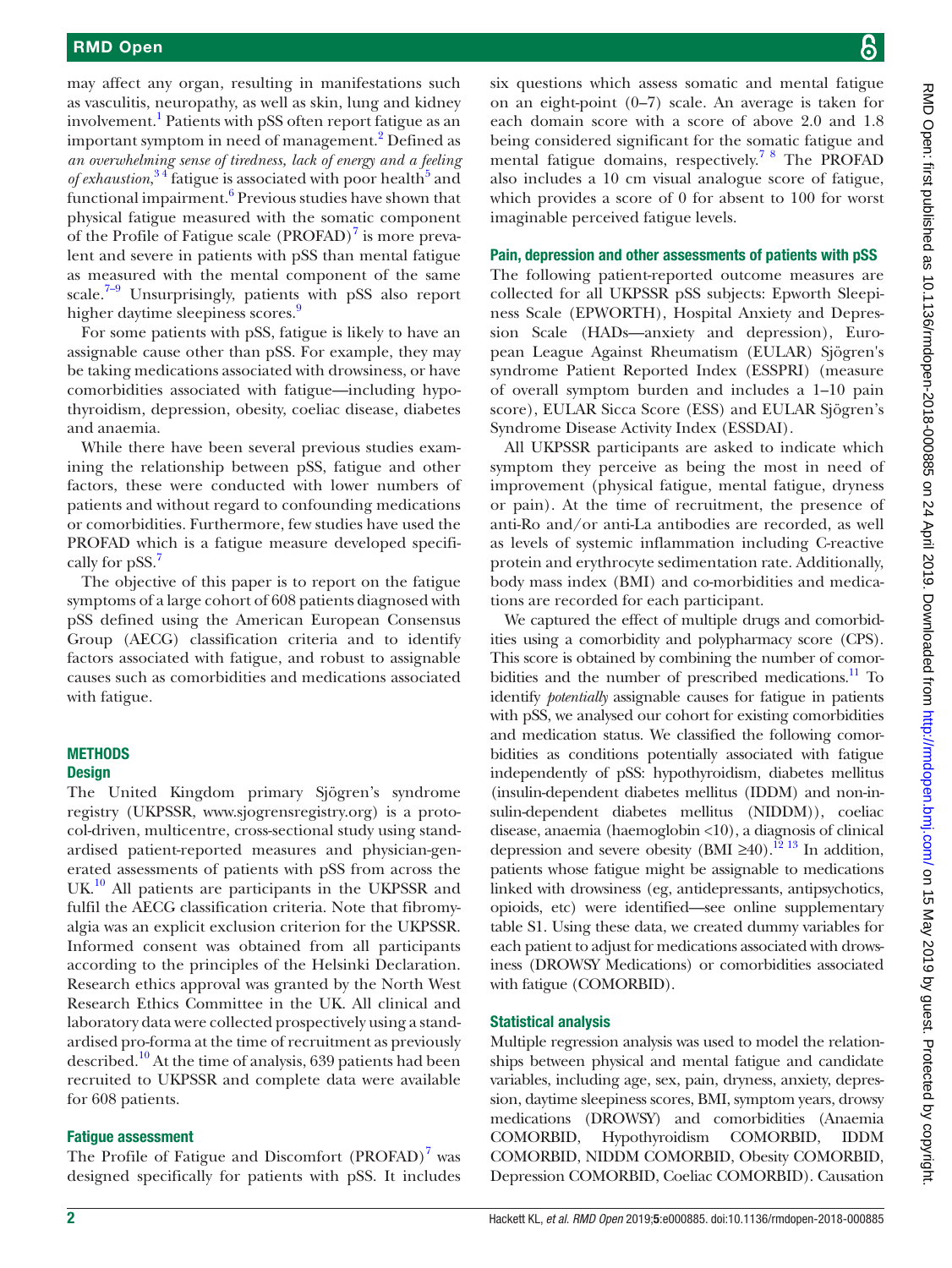cannot be inferred from such models: they can only hope to highlight those variables associated with fatigue after adjustment for the presence of other covariates. The assumptions underlying the multiple regression analysis were tested by lack-of-fit testing and inspection of residuals. Statistical analyses were performed using SAS JMP (V.13) Statistical Data Visualisation Software. Statistical significance was set at a p value of  $\leq 0.05$ .

# **RESULTS**

The median age of our cohort (n=608) was 64 years (IQR: 53–71). The median number of symptom years for patients was 10 years (IQR: 5–17). Most UKPSSR patients experienced dryness as measured by objective measures of dryness such as Salivary Flow and Schirmer's Test. The median score on the ESSPRI scale was 5.67 (IQR: 3.67–7.00) and the EULAR Dryness Scale (ESS) was 6 (IQR: 4–8). The median disease activity score (ESSDAI) for the cohort was 3 (IQR: 1–7). While more than half of patients received one or more medications to manage their dryness symptoms, 40% of patients ranked fatigue or mental fatigue—rather than dryness—as the symptom 'most in need of improvement'. This is similar to the numbers ranking dryness as the most in need of improvement (45%), and rather more than those ranking pain as the symptom most in need of improvement (15%).

## Comorbidities and medications associated with drowsiness

In addition to meeting AECG classification criteria for Sjogren's syndrome, patients in the UKPSSR cohort are an older cohort presenting with relatively complex health needs. The median CPS for the cohort was 6 (IQR: 3–9). Almost one-third of patients with pSS presented with one or more fatigue-related comorbidities. The most commonly reported comorbidity was hypothyroidism, see [table](#page-2-0) 1.

In addition, 130 patients with pSS were prescribed a number of different drugs associated with drowsiness. The most common drowsiness-associated medications included antidepressants, such as citalopram (18%), amitriptyline  $(12\%)$  and fluoxetine  $(11\%)$ , or analgesics such as tramadol (13%). Some patients took two or more drowsiness-associated medications, see [table](#page-3-0) 2.

For information, summary statistics are reported separately for four separate subsets of patients: (a) patients with comorbidities associated with drowsiness, (b) patients with medications associated with drowsiness, (c) patients with both comorbidities and medications associated with drowsiness and (d) patients with neither comorbidities nor medications associated with drowsiness, see [online supplementary table S2.](https://dx.doi.org/10.1136/rmdopen-2018-000885) Note that most patients presented with neither comorbidities nor medications associated with drowsiness. While apparent differences between subsets must be interpreted with caution—see [online supplementary appendix](https://dx.doi.org/10.1136/rmdopen-2018-000885)—not surprisingly, there were statistically significant differences in both physical and mental PROFAD fatigue scores for patients with

<span id="page-2-0"></span>Table 1 Numbers of patients presenting with comorbidities. While 170 patients presented with one and 22 presented with two or more comorbidities, most patients (416) presented with no comorbidities

| <b>Comorbidities</b>     | Number of<br>patients   |  |
|--------------------------|-------------------------|--|
| None                     | 416                     |  |
| <b>THYROID</b>           | 114                     |  |
| <b>COELIAC</b>           | 16                      |  |
| <b>DEPRESSION</b>        | 16                      |  |
| <b>DIABETES</b>          | 10                      |  |
| <b>OBESITY</b>           | 8                       |  |
| THYROID+OBESITY          | 8                       |  |
| <b>ANAFMIA</b>           | 6                       |  |
| THYROID+DEPRESSION       | 3                       |  |
| THYROID+DIABFTFS         | 3                       |  |
| DIABETES+OBESITY         | $\overline{2}$          |  |
| THYROID+ANAFMIA          | 2                       |  |
| DIABETES+DEPRESSION      | $\mathbf 1$             |  |
| ANAFMIA+COFI IAC         | 1                       |  |
| THYROID+COELIAC          | $\overline{\mathbf{1}}$ |  |
| THYROID+DIABETES+OBESITY | 1                       |  |
| <b>Total</b>             | 608                     |  |
|                          |                         |  |

COMORBIDITIES Key: THYROID=hypothyroidism, COELIAC=coeliac disease, DEPRESSION=clinical depression diagnosis, DIABETES=IDDM or NIDDM diabetes, OBESITY=obesity, ANAEMIA=anaemia.

comorbidities associated with fatigue or medications associated with drowsiness (Kruskal-Wallis test, p<0.0001).

# Models of fatigue

In order to identify variables associated with physical and mental fatigue, we ran multiple regression models separately for PROFAD physical and PROFAD mental fatigue scores. The models included the candidate variables: age, sex, symptom years, anti-Ro or anti-La positivity, pain, dryness, Epworth Sleepiness Scale and BMI. In addition, we included dummy variables for comorbidities associated with drowsiness—anaemia, obesity, hypothyroidism, IDDM, NIDDM, coeliac disease and a diagnosis of clinical depression (labelled respectively, Anaemia COMORBID, Obesity COMORBID, Hypothyroidism COMORBID, IDD COMORBID, NIDD COMORBID, Coeliac COMORBID and Depression COMORBID). The dummy variable DROWSY Medications captured those patients on medications associated with drowsiness. A list of medications associated with drowsiness is given in the [online supplementary appendix.](https://dx.doi.org/10.1136/rmdopen-2018-000885) In addition, the model included anxiety and depression scores from the HADS. Given the large number of candidate variables, we used a Benjamini-Hochberg correction to adjust the false discovery rate (p value= $0.05$ ).<sup>[14](#page-6-10)</sup> Further statistical details are given in the [online supplementary file.](https://dx.doi.org/10.1136/rmdopen-2018-000885) Full multiple regression equations for PROFAD physical and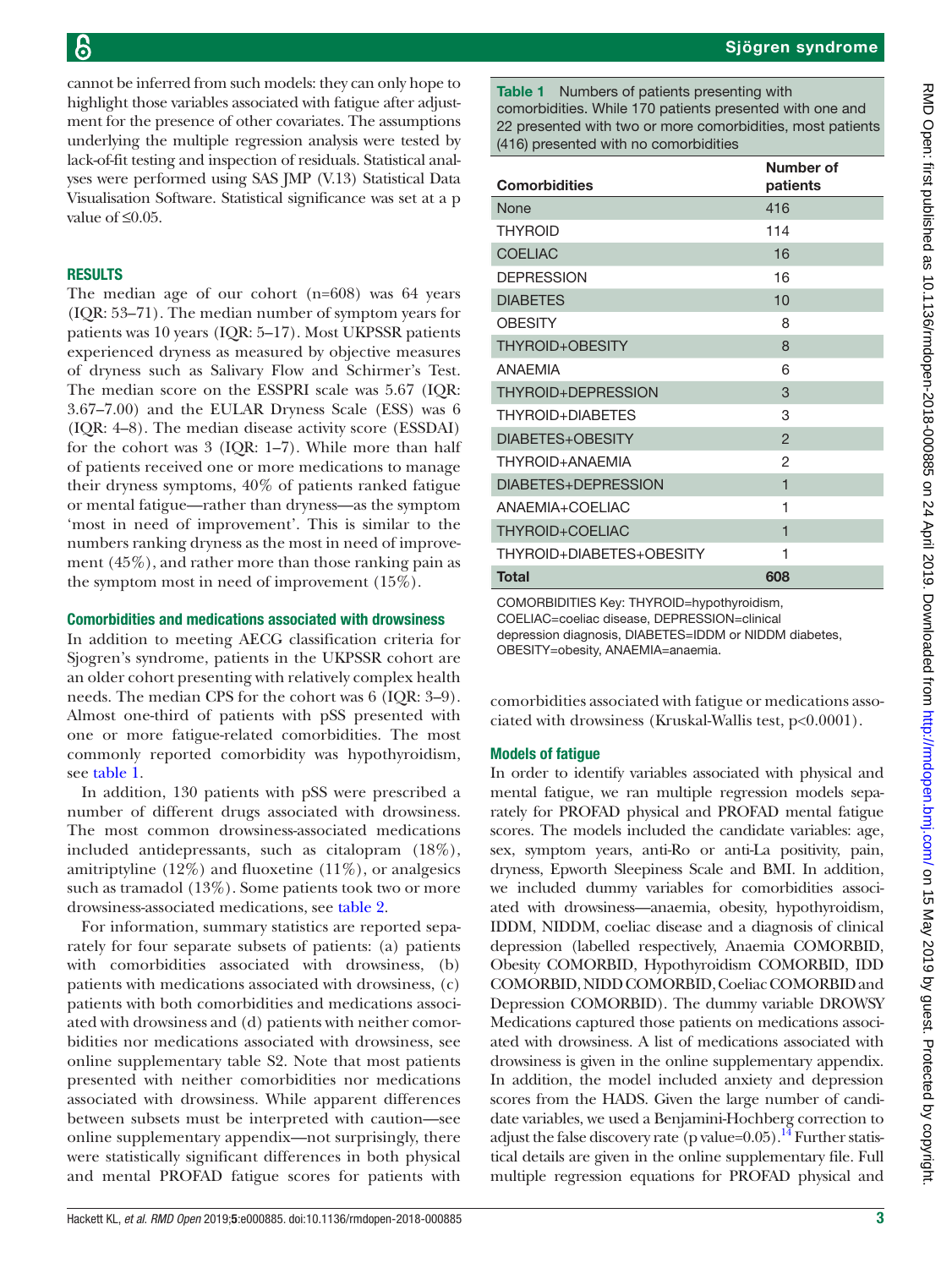# RMD Open

<span id="page-3-0"></span>Table 2 Numbers of patients prescribed drowsy medications. While 108 patients took one and 22 took two or more drowsy medications, most patients (478) took no drowsy medications. Of those taking one or more drowsy medications, citalopram, tramadol, amitriptyline, fluoxetine and zopiclone were the most frequently reported

| <b>Drowsy medications</b>                                      | Number of<br>patients |
|----------------------------------------------------------------|-----------------------|
| None                                                           | 478                   |
| <b>CITALOPRAM</b>                                              | 23                    |
| <b>TRAMADOL</b>                                                | 17                    |
| <b>AMITRIPTYLINE</b>                                           | 16                    |
| <b>FLUOXETINE</b>                                              | 14                    |
| <b>ZOPICLONE</b>                                               | 4                     |
| <b>DIAZEPAM</b>                                                | 3                     |
| <b>DOSULEPIN</b>                                               | 3                     |
| <b>GABAPENTIN</b>                                              | 3                     |
| <b>PAROXETINE</b>                                              | 3                     |
| <b>BACLOFEN</b>                                                | $\overline{2}$        |
| <b>DULOXETINE</b>                                              | 2                     |
| <b>IMIPRAMINE</b>                                              | $\overline{2}$        |
| <b>MIRTAZAPINE</b>                                             | $\overline{2}$        |
| <b>SERTRALINE</b>                                              | $\overline{2}$        |
| <b>TEMAZEPAM</b>                                               | 2                     |
| <b>ZOLPIDEM</b>                                                | $\overline{2}$        |
| <b>CARBAMAZEPINE</b>                                           | 1                     |
| <b>CLOMIPRAMINE</b>                                            | $\mathbf{1}$          |
| CLONAZEPAM                                                     | 1                     |
| <b>LAMOTRIGINE</b>                                             | $\mathbf{1}$          |
| <b>LEVETIRACETAM</b>                                           | 1                     |
| <b>NORTRIPTYLINE</b>                                           | 1                     |
| <b>RISPERIDONE</b>                                             | 1                     |
| SODIUM VALPROATE                                               | $\mathbf{1}$          |
| CARBAMAZAPINE ESCITALOPRAM AMITRIPTYLINE                       | 1                     |
| <b>DIAZEPAM DOSULEPIN</b>                                      | $\mathbf{1}$          |
| DULOXETINE AMITRIPTYLINE CITALOPRAM                            | 1                     |
| <b>ESCITALOPRAM DIAZEPAM</b>                                   | $\mathbf{1}$          |
| <b>GABAPENTIN FLUOXETINE</b>                                   | 1                     |
| <b>LAMOTRIGINE CITALOPRAM</b>                                  | 1                     |
| TOPIRAMATE MIRTAZAPINE AMITRIPTYLINE                           | 1                     |
| TRAMADOL AMITRIPTYLINE                                         | 1                     |
| <b>TRAMADOL CITALOPRAM</b>                                     | 3                     |
| <b>TRAMADOL DOSULEPIN</b>                                      | $\mathbf{1}$          |
| TRAMADOL FLUOXETINE DIAZEPAM                                   | 1                     |
| <b>TRAMADOL GABAPENTIN</b>                                     | $\mathbf{1}$          |
| TRAMADOL SERTRALINE LITHIUM CHLORPROMAZINE<br><b>TEMAZEPAM</b> | 1                     |
| <b>TRAMADOL ZOPICLONE</b>                                      | $\mathbf{1}$          |
| <b>VENLAFAXINE ROPINIROLE QUETIAPINE</b>                       | 1                     |
| <b>ZOLPIDEM SERTRALINE</b>                                     | 1                     |
| <b>ZOPICLONE AMITRIPTYLINE</b>                                 | 1                     |
| ZOPICLONE FLUOXETINE                                           | $\mathbf{1}$          |
| ZOPICLONE LAMOTRIGINE FLUOXETINE                               | 1                     |
| ZOPICLONE OLANZAPINE GABAPENTIN DIAZEPAM                       | 1                     |
| Total                                                          | 608                   |



<span id="page-3-1"></span>Figure 1 Summary multiple regression charts for (A) PROFAD physical fatigue and (B) PROFAD mental fatigue scores. Log worth values indicate the relative importance of each variable in the model. The broken, blue, vertical reference line is for Log worth=2.0 equivalent to an false discovery rate-adjusted p value of 0.01. Note that both pain and depression are closely associated with both physical and mental fatigue. See text. BMI, body mass index; PROFAD, Profile of Fatigue and Discomfort.

PROFAD mental scores are presented in [online supplemen](https://dx.doi.org/10.1136/rmdopen-2018-000885)[tary table 3.](https://dx.doi.org/10.1136/rmdopen-2018-000885) These analyses are summarised in [figure](#page-3-1) 1. Note that while there was a weak association between ESSDAI disease activity scores and PROFAD fatigue scores, this was not robust to the inclusion of other covariates, see [online](https://dx.doi.org/10.1136/rmdopen-2018-000885) [supplementary appendix.](https://dx.doi.org/10.1136/rmdopen-2018-000885)

Interestingly, pain and depression scores are correlated with both PROFAD physical fatigue and PROFAD mental fatigue scores. The physical fatigue model identified pain, depression, dryness and scores on the Epworth daytime sleepiness scale as the most important variables associated with PROFAD physical fatigue scores (all p≤0.0001). The mental fatigue model identified pain, depression and scores on the Epworth daytime sleepiness scale as the three most important variables associated with PROFAD mental fatigue scores (all p≤0.0001).

The strong association of depression on the HADS with both physical and mental fatigue prompted us to repeat the analysis with depression COMORBID recoded to include a new category—those patients with a HADS score  $\geq$ 8 or a depression score  $\geq$ 8. Such patients warrant further assessment for depression and may represent a subset of those patients with currently undiagnosed depression. Repeating the analysis, even after adjustment for potential undiagnosed depression, the relationships of pain, depression, dryness and Epworth daytime sleepiness scores remained statistically significant ( $p \le 0.0001$ ).

None of the comorbidities associated with fatigue had a statistically significant relationship with either PROFAD physical or PROFAD mental scores. However, patients prescribed medications associated with drowsiness had higher PROFAD physical fatigue scores (p=0.0001).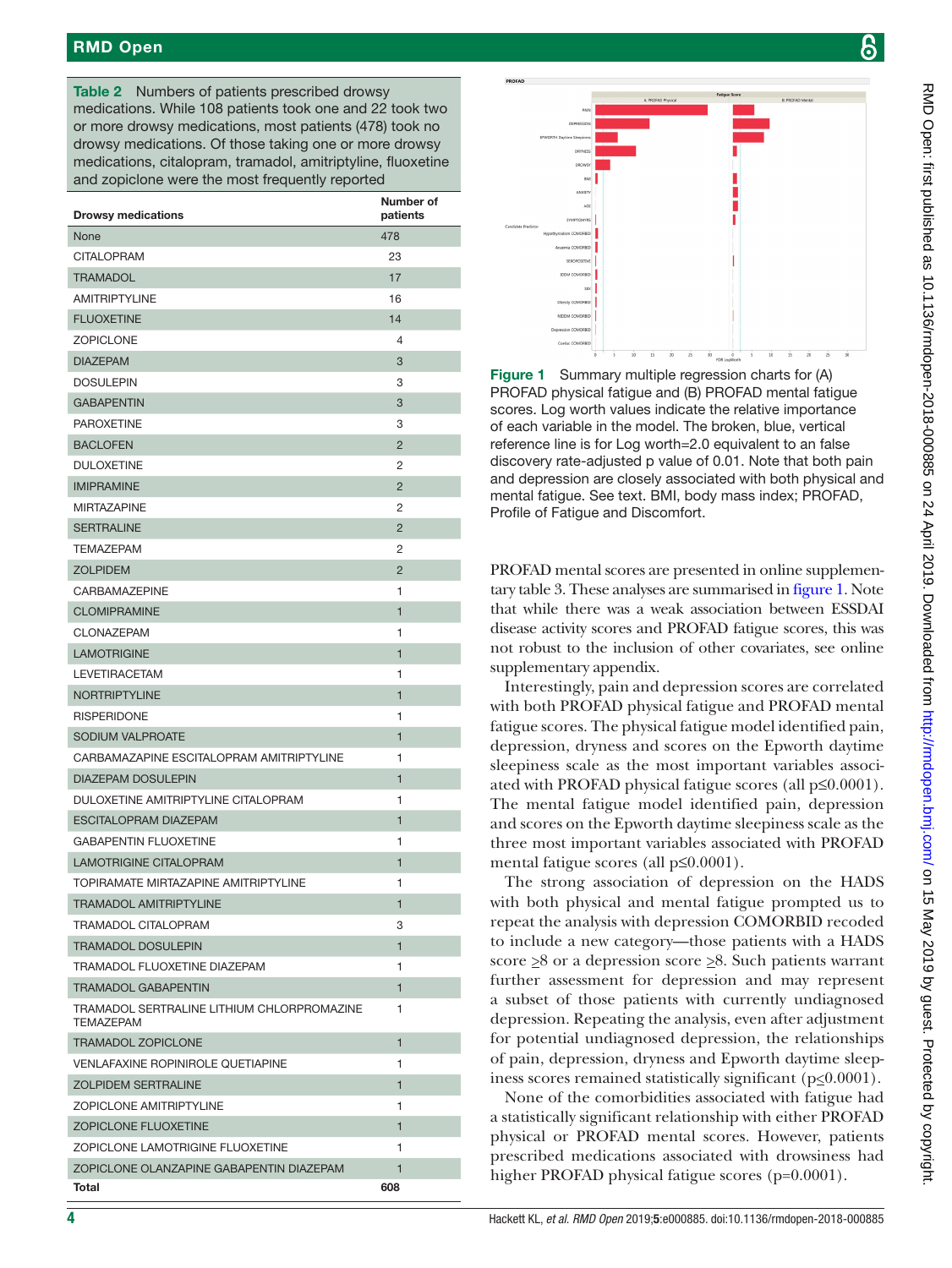## **DISCUSSION** Fatigue is important to patients with pSS

This is the largest study to date investigating fatigue in patients with pSS. Our study confirms previous observations that fatigue is an important symptom in need of improvement.<sup>15</sup> The main objective was to report on fatigue in patients with pSS after separating out effects attributable to assignable causes such as comorbidities and medications. Our data suggest that while patients with pSS may present with complex comorbidities and medications associated with fatigue, these account for a relatively small proportion of the variation in fatigue symptoms.

#### Pain, depression and dryness

Fatigue symptoms are important to patients with pSS and there is an association between fatigue and other symptoms such as pain and depression.[16 17](#page-6-12) Howard Tripp *et*   $a^{18}$  $a^{18}$  $a^{18}$  identified pain and depression scores, in association with the pro-inflammatory cytokines inducible protein 10 and interferon gamma, as the two symptoms best predicting fatigue groups.[18](#page-6-13)

Pain is associated with both mental and physical fatigue.<sup>[19](#page-6-14)</sup> The origin of pain in pSS is unclear, although research points towards neuropathic pain being the most common type of pain in pSS, followed by nociceptive pain.<sup>16</sup> The relationship between pain and fatigue is reported in other conditions including rheumatoid arthritis (RA), systemic lupus erythematosus and ankylosing spondylitis  $(AS)$ .<sup>20–22</sup> Previous research using anti-tumour necrosis factor inhibitors in RA suggests that the reductions in reported fatigue were attributable to a reduction in pain, rather than direct effects on fatigue itself $^{23}$  $^{23}$  $^{23}$  and pain may be a mediator of fatigue. Pain can be modified through medications which have an association with drowsiness such as amitriptyline and gabapentin. This contribution gives a possible explanation as to why drowsy medications do not have a major role in predicting mental fatigue.

Interestingly, we found that a diagnosis of clinical depression was not associated with higher fatigue. It is possible that those patients with a pre-existing depression diagnosis have been successfully treated for their depression and consequently are less likely to experience fatigue. However, less than 5% of our cohort had a clinical diagnosis of depression—rather less than that for other rheumatic diseases<sup>24</sup>—and yet more than half presented with HADS scores suggesting they be screened for depression or were treated with antidepressants. If depression were under-reported, then this might lead to an apparent association between depression scores and fatigue. However, the relationship between depression scores and fatigue was robust to the introduction of an additional classification capturing those patients with a potentially undiagnosed depression.

Dryness is one of the characteristic symptoms of pSS and we observed a strong relationship between dryness symptoms and physical fatigue. Dryness may be directly related to fatigue, or it may act as an indicator of either severity or disease activity. In a recent qualitative study

of pSS fatigue, patients described experiencing 'ocular fatigue', where they experienced tiredness in their eyes, which for many, related to their ocular dryness symptoms such as feeling gritty or sore.<sup>25</sup> High dryness scores may simply indicate that the disease is highly active, or needs to be more closely managed in the clinic. Dryness symptoms may be an indicator of autonomic dysfunction, and fatigue may be a result of autonomic dysfunction. In addition, dryness symptoms may be associated with changes in nocturnal behaviour—see below.

#### Sleep

The Epworth Sleepiness Scale can be used as a screening tool to identify patients who potentially have obstructive sleep apnoea and other primary sleep disorders. $26$  We observed that the scores on the Epworth scale were associated both with physical and mental fatigue. This finding is similar to a recent study in RA, which found that both phys-ical and mental fatigue were associated with poor sleep.<sup>[27](#page-6-20)</sup> While there are limitations to the Epworth scale, this does suggest that patients with pSS be screened for sleep problems. This could include incorporating information from a caregiver, partner or others, using other sleep instruments, polysomnography and other tests with referral to specialists in sleep disorders. A recent review has identified that a range of sleep disturbances, including night awakenings, are common in patients with  $pSS$ .<sup>28</sup> Troublesome sicca symptoms, pain and nocturia have been identified as symptoms which can potentially disturb sleep causing a reduction in sleep quality.<sup>[28](#page-6-21)</sup> Identification of specific sleep disturbances in this patient group is essential, and a combination of objective and subjective measures is required to identify specific primary sleep disorders, $2930$  thereby ensuring that patients have access to appropriate interventions. Treatment of sleep disturbances in other rheumatic diseases has resulted in a reduction of pain, fatigue and depression.<sup>31</sup>

#### **RECOMMENDATIONS**

Our data confirm the importance of fatigue symptoms both mental and physical—to patients with pSS and permit identification of factors contributing to fatigue including other comorbidities and medications associated with drowsiness. Given the wide variety of potential factors contributing to fatigue, we support the view that a multidisciplinary approach is essential for the clinical management of fatigue in pSS.<sup>[32](#page-6-24)</sup>

We observe that many patients with pSS are taking multiple medications and we recommend a medication review be undertaken to identify drowsy medications which could be contributing to fatigue. If these medications are discontinued, then a review should be arranged and if the fatigue does not improve, then treatment of comorbidities should be considered. However, as pain is a major contributor of both mental and physical fatigue, the contribution of some pain-modifying medications may be beneficial, despite their association with drowsiness.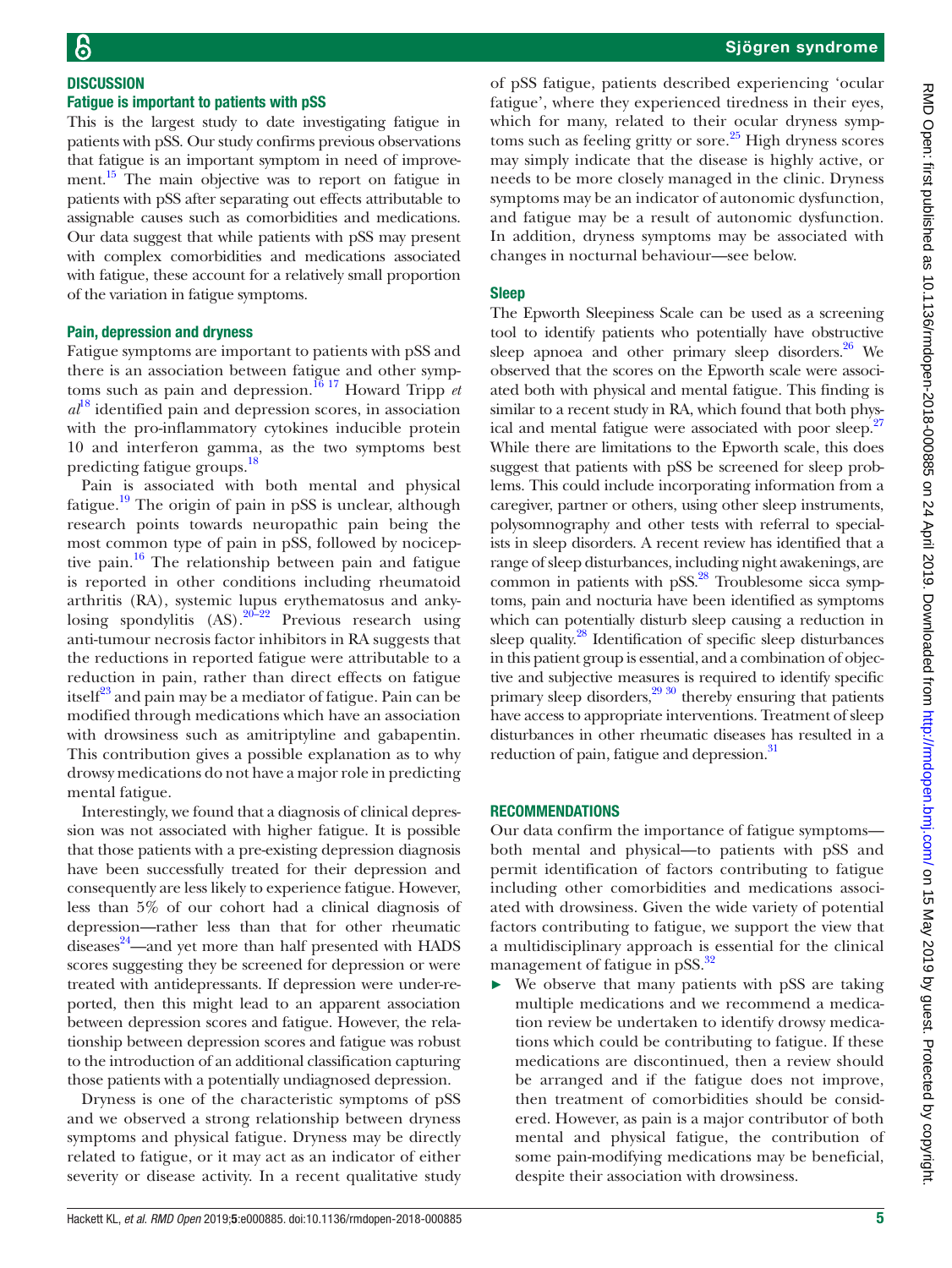- ► Patients with pSS should be tested for common comorbidities which can contribute to fatigue, including anaemia or hypothyroidism and offered appropriate treatments.
- $\triangleright$  We recommend screening for depression and anxiety and offering patients appropriate interventions to address these symptoms. Non-pharmacological interventions (such as talking therapies) may reduce the need for antidepressants and anti-anxiolytics, many of which are associated with drowsiness.
- We recommend that patients undergo a more detailed sleep assessment in order to screen for a primary sleep disorder. Patients identified with conditions such as obstructive sleep apnoea should be offered assignable causes such as Continuous Positive Airway Pressure (CPAP) treatment. $33$  Interventions such as cognitive behavioural therapy for insomnia (CBT-I) are a first-line treatment for insomnia associated with other medical conditions $34$  and may prove beneficial to patients with  $pSS.<sup>28</sup>$  $pSS.<sup>28</sup>$  $pSS.<sup>28</sup>$
- Patients with pSS should be offered appropriate pain management interventions. If pain is associated with poor sleep, then CBT-I with a pain adjunct has been suggested as a feasible treatment.<sup>[35](#page-6-27)</sup>
- Finally, in the absence of good evidence to support effective drug treatments, fatigue interventions in pSS might focus on a multidisciplinary approach incorporating activity management, graded exercise/ activity and CBT.<sup>32</sup>

There are limitations to this study. While the PROFAD system is an established and well-validated tool, there is still a need for a good objective measure of fatigue. Though a sample population of 608 patients gives some assurance that this study is a reasonable cross section of patients in the UK, it would be useful to have comparative data in the future from other cohorts. While there was no evidence of biases arising from missing data, we note that data were incomplete for some measures and these are noted in the relevant tables of summary statistics. In addition, this was an observational study using cross-sectional data. We cannot infer causality and are only able to report associations. Prediction models do not imply causation.

# **CONCLUSIONS**

Our data support that of others in recognising the importance of fatigue in the clinical management of patients with pSS. $^{3}$ <sup>5 36-40</sup> Furthermore, our analysis permits the identification of contributing factors—such as comorbidities and drowsiness-associated medications. In addition, we identified multiple factors associated with both physical and mental fatigue in pSS. Most notable of these are pain scores measured on the ESSPRI and depression scores measured on the HADS. These associations are robust and observed in patients with pSS even after adjustment for assignable causes such as other comorbidities and use of medications associated with drowsiness. Interventions directed at managing fatigue might be expected to have a significant impact on the patient's quality of life. We recommend that the management of fatigue in pSS be multidisciplinary, and personalised to each patient depending on potential contributors to what is a debilitating and complex symptom.

#### Author affiliations

<sup>1</sup>Department of Life & Health Sciences, Northumbria University Department of Public Health and Wellbeing, Newcastle upon Tyne, UK

<sup>2</sup>Musculoskeletal Research Group, Newcastle University Faculty of Medical Sciences, Newcastle upon Tyne, UK

<sup>3</sup>Musculoskeletal Research Group, Newcastle University Faculty of Medical Sciences, Newcastle upon Tyne, UK

4 Departamento de Educação Integrada em Saúde, Universidade Federal do Espirito Santo, Vitoria, Brazil

5 Musculoskeletal Services, Newcastle Upon Tyne Hospitals NHS Foundation Trust, Newcastle Upon Tyne, UK

<sup>6</sup>Rheumatology Research Group, University of Birmingham, Birmingham, UK <sup>7</sup>Rheumatology, Great Western Hospitals NHS Foundation Trust, Swindon, UK <sup>8</sup>Rheumatology, Leeds Teaching Hospitals NHS Trust, Leeds, UK

<sup>9</sup>Rheumatology, University of Leeds, Leeds Institute of Rheumatic and

Musculoskeletal Medicine, Leeds, UK

<sup>10</sup>Musculoskeletal, NIHR Leeds Musculoskeletal Biomedical Research Unit, Leeds, UK

<sup>11</sup>Rheumatology, Nottingham University Hospitals NHS Trust, Nottingham, UK <sup>12</sup>Gartnavel General Hospital, Glasgow, UK

<sup>13</sup> Experimental Medicine and Rheumatology, Queen Mary University of London, London, UK

<sup>14</sup>Barts Health NHS Trust, London, UK

<sup>15</sup>Rheumatology, Barts and The London School of Medicine and Dentistry, London, UK

<sup>16</sup>Experimental Medicine and Rheumatology, William Harvey Research Institute Experimental Medicine and Musculoskeletal Sciences, London, UK

<sup>17</sup>NHS Fife, Kirkcaldy, UK

<sup>18</sup>Royal Hampshire County Hospital, Winchester, UK

19Royal Derby Hospital, Derby, UK

<sup>20</sup>Centre for Rheumatology, University College London, London, UK

21Queen Elizabeth Hospital, Gateshead, UK

<sup>22</sup>City Hospitals Sunderland NHS Foundation Trust, Sunderland, UK <sup>23</sup>Department of Rheumatology, Southend University Hospital NHS Foundation Trust, Westcliff-on-Sea, UK

<sup>24</sup>Department of Pharmacy and Pharmacology, University of Bath, Bath, UK

<sup>25</sup>Rheumatology, Portsmouth Hospitals NHS Trust, Portsmouth, UK

<sup>26</sup>Rheumatology, Aintree University Hospitals, Liverpool, UK

<sup>27</sup>Department of Rheumatology, Basildon Hospital, Basildon, UK

<sup>28</sup>Department of Rheumatology, Sheffield Teaching Hospitals NHS Foundation Trust, Sheffield, UK

<sup>29</sup>Musculoskeletal Services, Newcastle Upon Tyne Hospitals NHS Foundation Trust, Newcastle Upon Tyne, UK

 $^{30}\!$  Musculoskeletal Ageing, NIHR Newcastle Biomedical Research Centre, Newcastle upon Tyne, UK

31 Musculoskeletal Research Group, Newcastle University Faculty of Medical Sciences, Newcastle upon Tyne, UK

Acknowledgements We thank all patients and volunteers who joined the UKPSSR cohort.

Collaborators See [Appendix 1](https://dx.doi.org/10.1136/rmdopen-2018-000885) for the full list of members.

Contributors SJB, BG, W-FN conceived the UKPSSR study. Study coordination and data collection for the UKPSSR was coordinated by SM. Data collection was performed by SM, SJB, EP, CTP, PE, PL, JH, MG, MB, NS, CP, JMcL, AC, MR, IG, DI, SV, DC, BD, NMcH, SY-M, RM, NG, MA, BG and W-FN. BH performed data management and data processing. DWL advised and KLH, KD, JRT, STM and RB performed the analyses. The paper was drafted by KLH, KD, DWL and W-FN. All authors reviewed and approved the final manuscript.

Funding The UKPSSR received grant support from the UK Medical Research Council (G0800629 to WFN, SJB, BG), British Sjögren's Syndrome Association and Newcastle University. This work also received infra-structure support from the National Institute for Health Research Newcastle Biomedical Research Centre